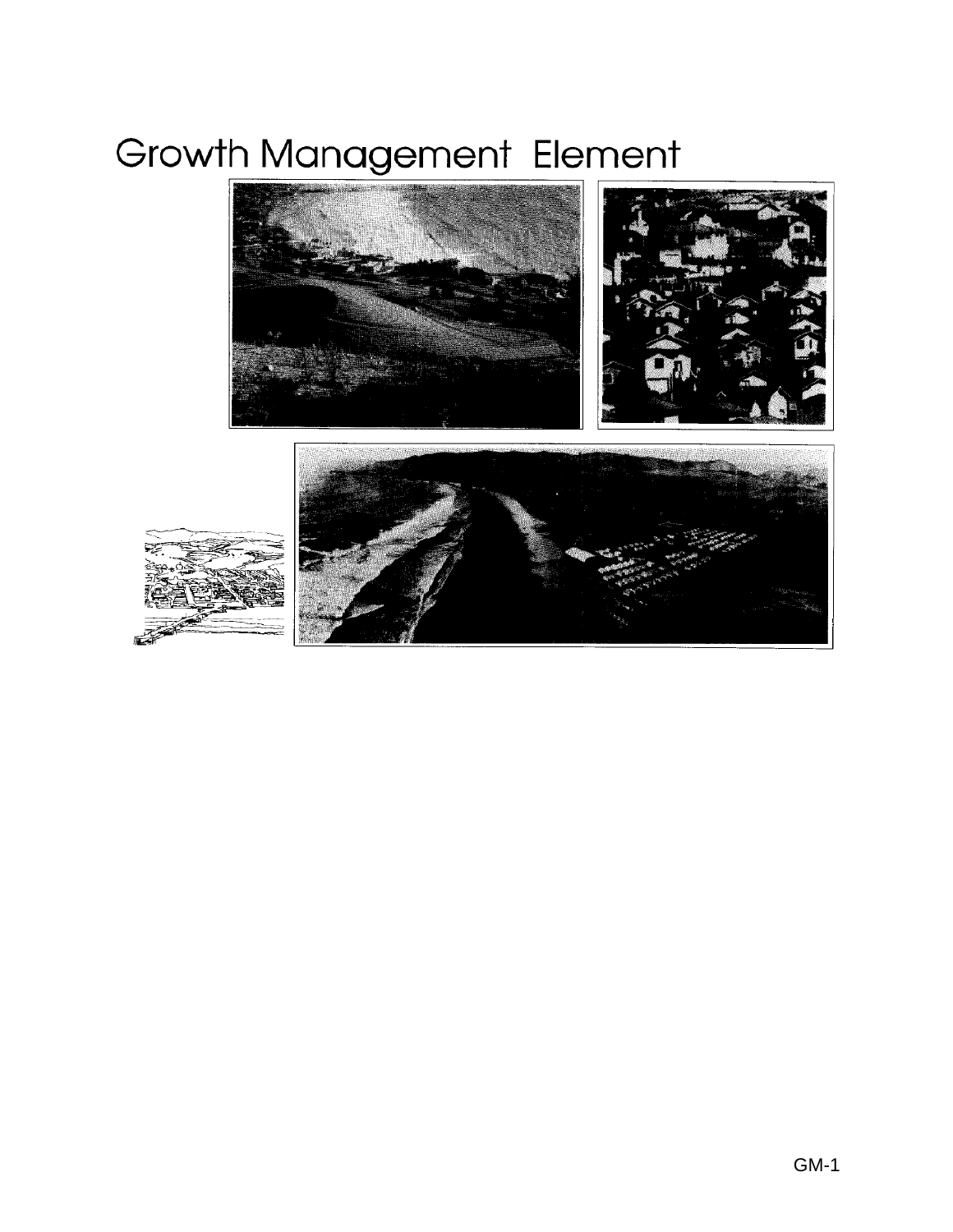## **Growth Management Element**

## **Background**

William Reilly's comments concerning citizens' views on growth (see cover page) were made almost two decades ago, but his message still voices the concerns of many citizens and their local governments today. This is especially true in California, where voters across the state have unleashed a plethora of growth control initiatives at the ballot box over the last few years. Generally these initiatives are angry reactions to changes that have already occurred. The challenge to local government, however, is to develop a proactive plan for the long range needs of the city - one that will assure that the very qualities that attract growth are not destroyed for existing and future residents.

Growth management must be a part of a larger effort to shape the community for the future - to assure not only the preservation of natural, scenic and cultural resources, but to assure as well that the less economically advantaged are not forced to bear the economic burden of growth management policy. It is in this larger context that all the policies of the Pismo Beach General Plan have been prepared as a collective set of growth management guidelines for the development of an environmentally sound and economically balanced city. The purposes of the Growth Management Element are to:

1. Establish the 20 year and ultimate boundaries for the physical growth and development of the community.

2. Provide policies for future annexations of additional lands into the city.

3. To manage the amount and timing of growth in accordance with the ability to maintain acceptable levels of service and quality of life for existing and new residents.

#### **Growth History**

Growth concerns have been an element of planning in Pismo Beach for some time. Although the city's growth rate between 1970 and 1980 had averaged 3% on an annual basis, by 1980 a dramatic increase in development applications was beginning to occur. The city determined that the 1980 General Plan should maintain an annual growth rate not to exceed the 3% of previous years. This was to be accomplished by limiting the issuance of building permits to no more than a 3% annual increase. However certain exceptions were permitted to the 3% rule and consequently by 1988, the city determined that growth had actually been occurring at over 4% annually and that the impacts of this growth were having deleterious effects on certain city facilities and services. In 1989, the City Council convened a citizen advisory committee to study and propose solutions to planning and growth problems in the city. The advisory committee identified fourteen critical issues, ranging from problems with sewer inadequacies and traffic congestion to the need for a new city hall. The City Council unanimously adopted an urgency ordinance which provided "Prohibitions and limitations upon the acceptance and processing of certain development applications pending full City review of current city ordinances and regulations which could be in conflict with the city's review of the General Plan/LCP and zoning regulations.' This ordinance is in effect until January 1,1993.

Also in 1989, the Public Works Director informed the City Council that city water resources had been over-committed to already approved development applications. Hence a fifteenth "critical issue" was added to the previous list, and the Council amended the Municipal Code, adding chapter 13.06 instituting mandatory water conservation measures. The Council further determined that even though an applicant was eligible to receive a building permit under the growth management priority listings, the permit would be issued only when the applicant could demonstrate that a project would either conserve water at a savings ratio of 1.5:1, or that it would be served by a proven new water source.

#### **Sphere of Influence Area**

The Cortese/Knox Local Government Reorganization Act of 1985 sets forth the rules and regulations under which Pismo Beach may expand its adopted city limits. The legislative intention of this law is to encourage orderly growth and development, which is considered essential to the social, fiscal, and economic well being of the state. It recognizes that the logical formation of local agency boundaries is an important factor in promoting orderly development. Within the legislation, the Local Agency Formation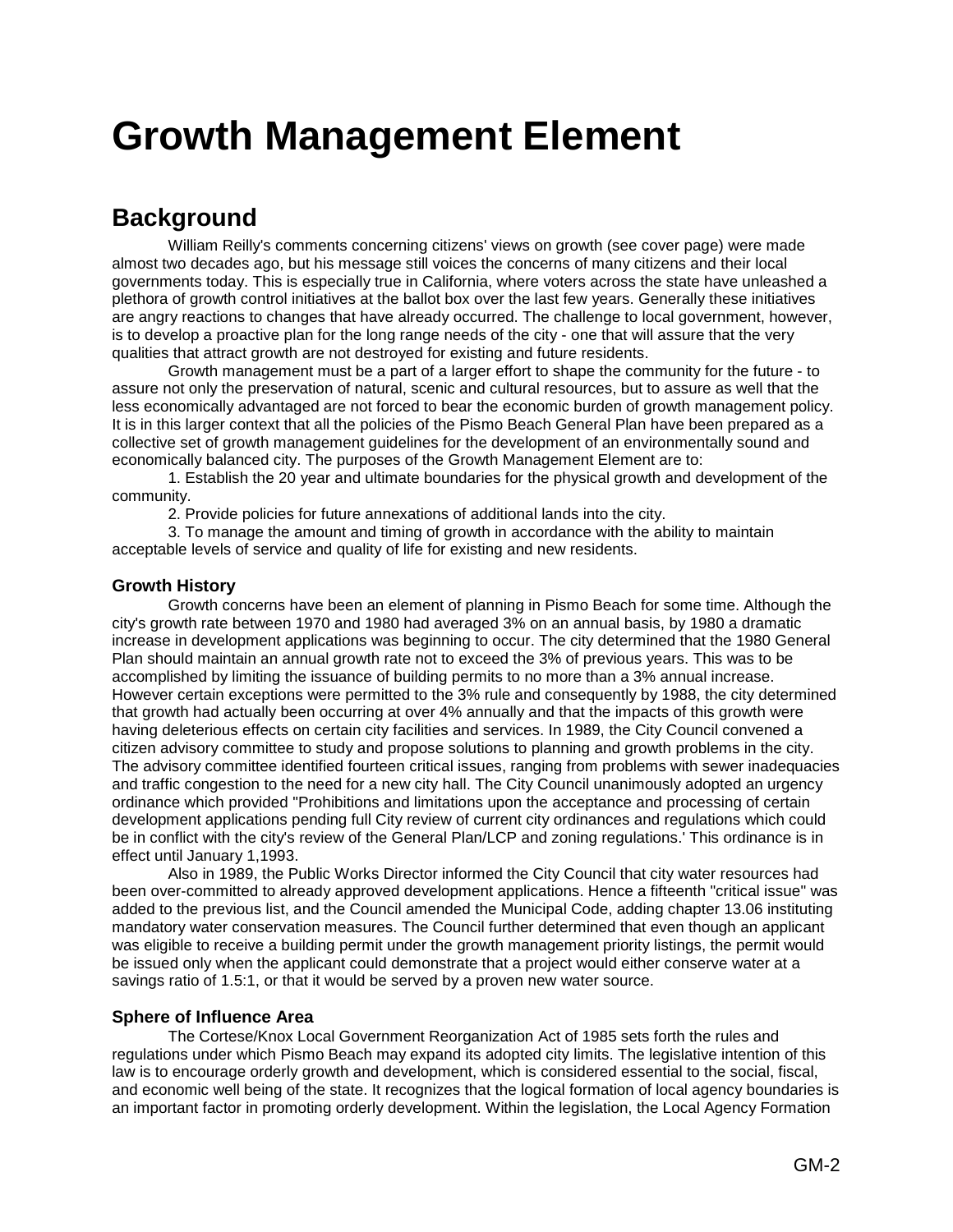Commission (LAFCo) is given the sole and exclusive authority for the annexation of additional territory to a city.

Before LAFCo may approve a territorial annexation, it must develop and adopt the "sphere of influence" for the local agency. A sphere of influence is described as a plan for the probable ultimate physical boundaries and service area of a local agency.

The San Luis Obispo County LAFCo adopted the Pismo Beach Sphere of Influence in 1983. This area was coterminous with the existing city limits except for Ontario Ridge and 2400 feet of freeway frontage along Mattie Road. The Sphere was amended in 1987, to add the Los Robles del Mar property on Oak Park Boulevard.

#### **Extended Planning Area**

California planning law requires the city to adopt a general plan within its city limits and also for any land outside its boundaries that in its judgment bears relation to it's planning. This is a means by which the city can communicate its concerns for the future of lands under the jurisdiction of the County or neighboring cities. One way to do this is through the designation of an "extended planning area" which may extend beyond the city limits and the sphere of influence area.



### *Principles*

#### **P-9 Quality of Life**

The focus of the Pismo Beach General Plan shall be to provide a high quality of life for Pismo Beach citizens and visitors. Quality of life factors shall include:

#### • **Environmental**

Air Quality (see Conservation Element) Noise (see Noise Element) Open Space Preservation (see Conservation and Park & Recreation Elements) Sensitive Land and Water Protection (see Conservation Element) Visual Quality (see Design Element) Water Quality (see Facility Element)

#### • **Safety**

Emergency Services (see Facility Element) Fire Services (see Facility Element) Flooding (see Safety Element) Land Slides (see Conservation and Open Space Element) Police Services (see Facility Element) Seismic Safety (see Safety Element)

• **Services**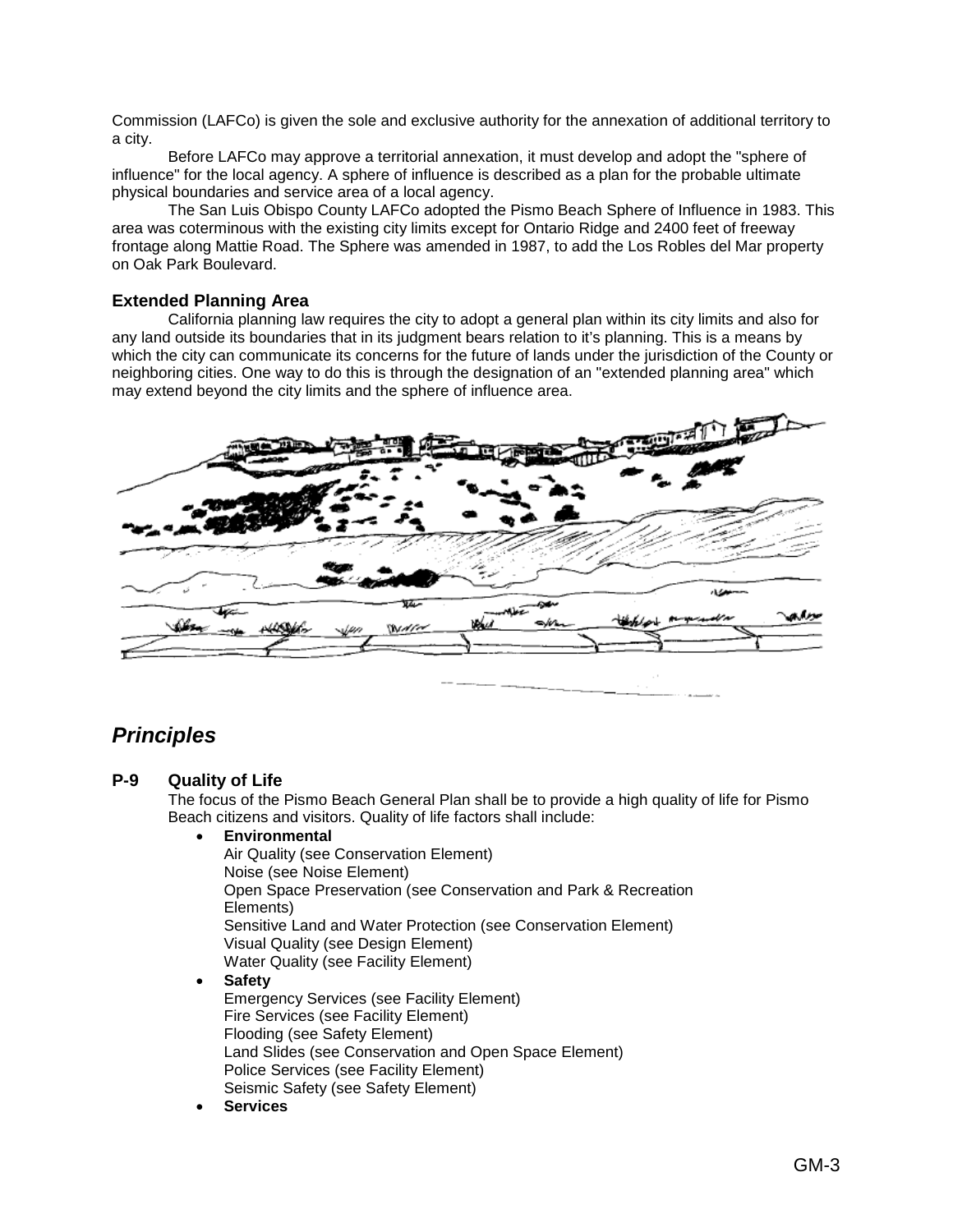Financing (see Growth Management and Facility Elements) Fire Services (see Facility Element) Government (see Facility Element) Libraries (see Facility Element) Parks & Recreation (see Park & Recreation Element) Phasing of Development (see Growth Management Element) Police Services (see Facility Element) Schools (see Facility Element) Waste Management (see Facility Element)

• **Transportation** 

Airports (see Circulation Element) Bicycle Routes and Facilities (see Circulation and Conservation Elements) Highways (see Circulation and Design Elements) Railroad (see Circulation Element) Sidewalks (see Circulation and Design Elements)

#### **P-10 Urbanized Areas Should Be In Cities**

Urbanized areas should be located within cities in order to provide citizens with urban levels of ser- vice and to focus on local issues with local controls. Areas located outside of cities should be developed only with agriculture, rural or resource uses.

#### **P-11 Pro-Active Planning**

To the extent that areas surrounding Pismo Beach will be urbanized in the future, the city shall take a pro-active, rather than reactive, role to planning these areas. In the pro-active mode, the city shall establish the goals it wishes to achieve for each area, include the area in the cities expanded planning area and sphere of influence area, and program annexations in a systematic way in concert with overall city policy.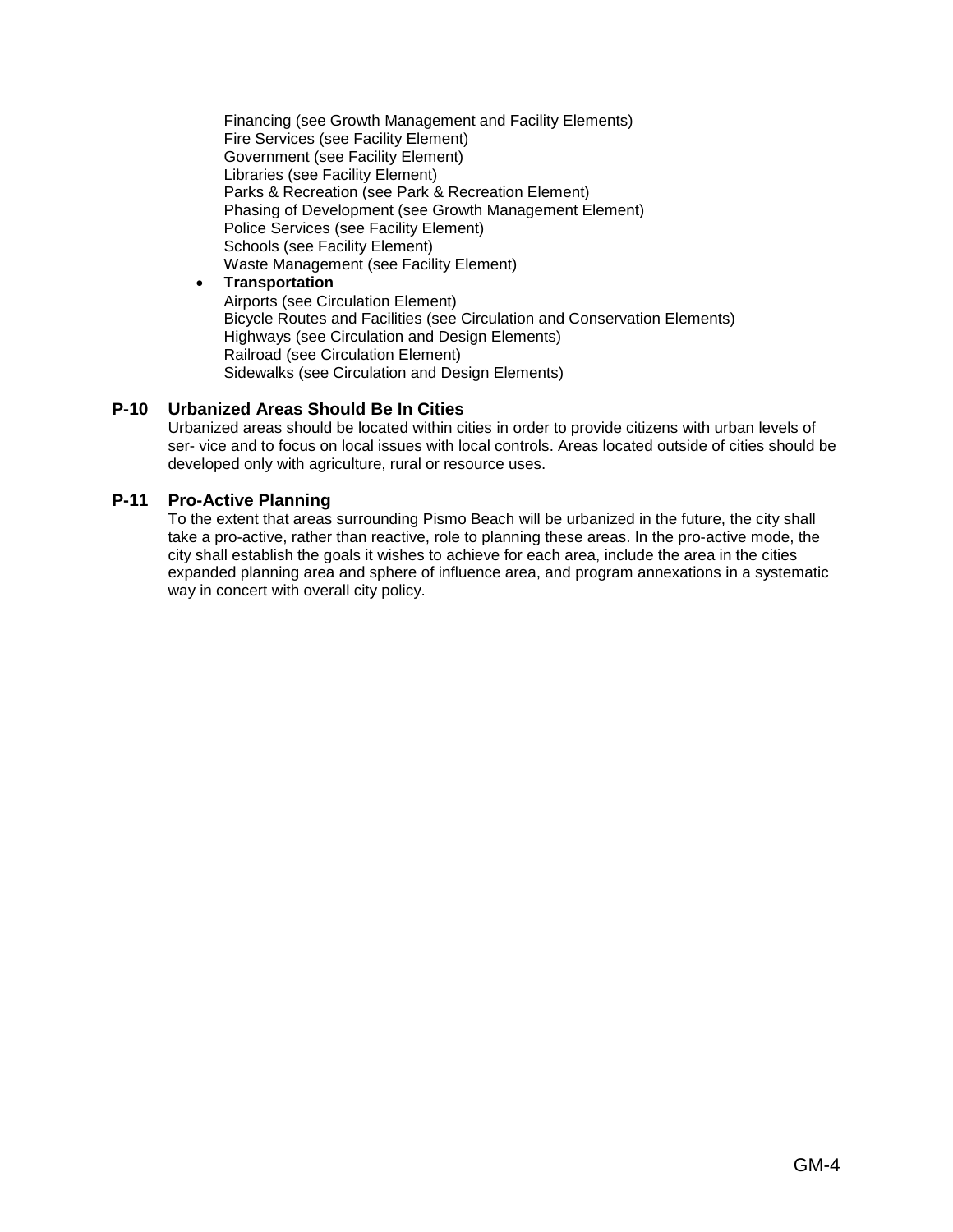

#### **Policies**

#### **GM-1 Residential Growth Rate**

The city's residential growth rate shall be managed to assure that the amount of new development annually is commensurate with the availability of public services and infrastructure and will not result in a deterioration of the quality of service to existing or new residents.

- a. The issuance of building permits for new residential units shall not exceed 3% per year, based on the number of units estimated by the California Department of Finance to exist within the city as of January 1 of the preceding year.
- b. A Growth Management Status Report shall be prepared by the city staff and provided to the City Council at least every three years, commencing in 1995. The report shall include the number of residential permits issued and the status of services and infrastructure.

#### **GM-2 Financing**

All new development within Pismo Beach shall be required to pay its proportionate share for existing or proposed public facilities. (See Facility Policy F-2)

#### **GM-3 Pismo Beach Extended Planning Area**

Pismo Beach's Extended Planning Area shall include the approximately 18,500 acres within the boundary shown on Figure GM-1. This boundary defines an area wherein future changes are likely to have an impact on the city. It is the city's policy to review all proposals affecting this area and to communicate the city's position on these matters to the applicable derision-making body. More specifically: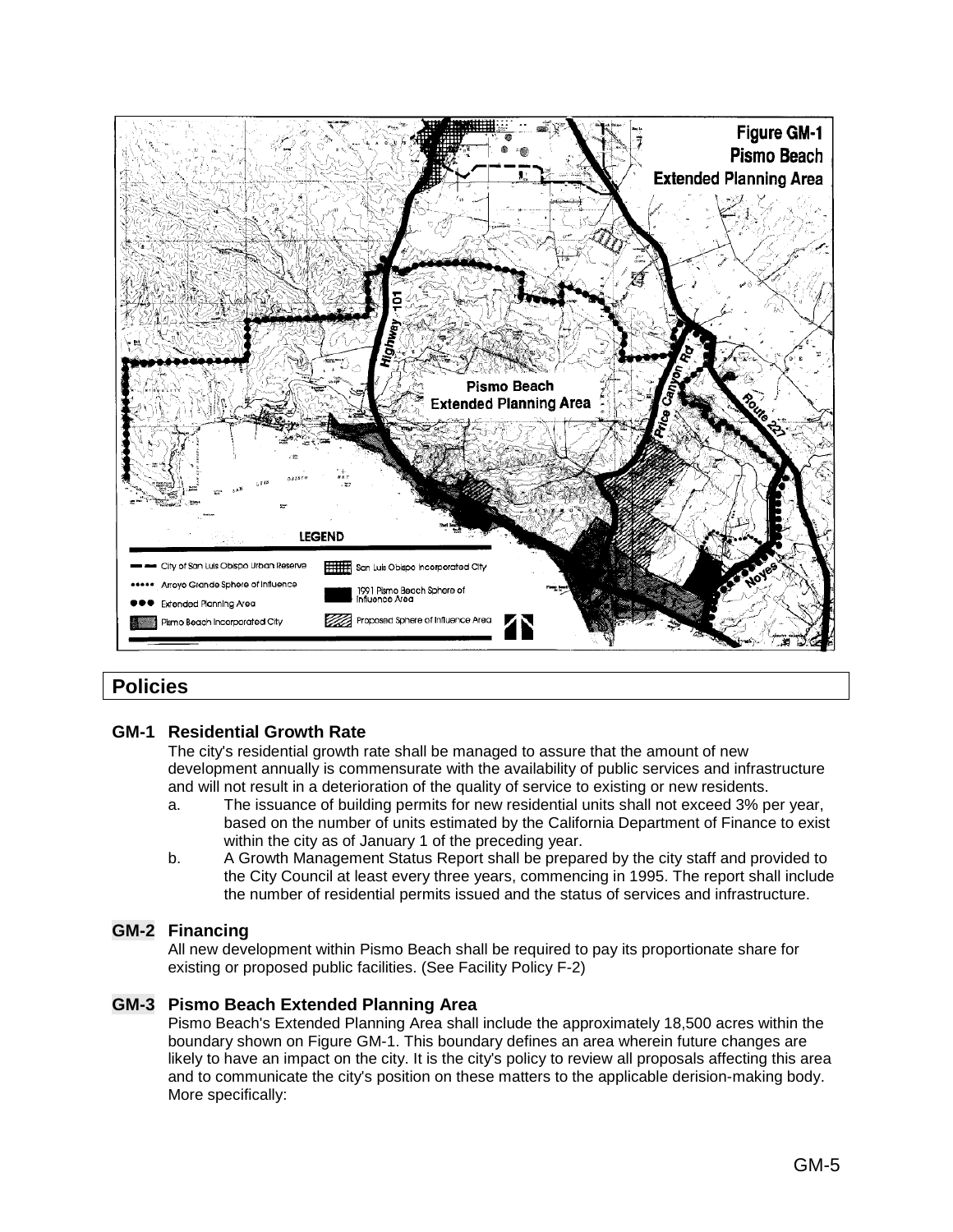- a. San Luis Obispo County shall be requested to refer all planning studies and applications for development permits located in this area to the City of Pismo Beach prior to taking any action.
- b. The City shall request San Luis Obispo County to retain all lands within the extended area in land use policy categories requiring a minimum of 20 to 320 acres per parcel.

To implement this policy, the County should take the following actions:

**Oak Park Road Area**. The existing Residential Suburban (RS) category allowing 1 du/1 to 5 acres should be changed to Residential Rural allowing 1 du/5 to 20 acres until such time as this area is annexed to Arroyo Grande or Pismo Beach.

**Squire Canyon.** The San Luis Bay Area Plan of the County General Plan allows 1 dwelling unit per 3 acres for this area. It should be changed to require 5 to 20 acres per dwelling unit.

**Avila Beach.** The urban land use categories within Avila Beach shall be recognized as pre-existing categories but should not be expanded to additional land area.

**Other Areas.** All other areas in Pismo Beach's Extended Planning Area should be retained in their land use categories existing in 1992.

c. Pismo Beach shall work to achieve mutually beneficial goals with the County, other cities in the South County area and various interested agencies in addressing area-wide or regional issues of concern, such as traffic, water supply, transit, waste management, air quality, and others.

#### **GM-4 Urban Expansion Boundaries/Sphere of Influence**

The urban expansion boundary of the city (sphere of influence) shall be extended to include land in Price Canyon and along Mattie Road as shown in Figure GM-2. The Mattie Road expansion extends the 1990 sphere of influence, (approximately 30 acres) to the top of the foothills and the entirety of the property holdings (an additional approximate 85 acres, Parcel 1). The Price Canyon expansion includes three parcels total- ling approximately 975 acres. Parcel 2 is approximately 182 acres, Parcel 3 is approximately 258 acres and Parcel 4 is approximately 450 acres. The urban expansion boundary, also referred to as the sphere of influence, shall define the area to which the city intends to provide municipal services and allow the development of some urban land uses in the time period between 1992 and 2010.

#### **GM-5 Sphere of Influence (SOI)**

Upon adoption of the General Plan, the City shall request the San Luis Obispo County Local Agency Formation Commission (LAFCo) to amend the sphere of influence for the City to include the area identified in Figure GM-2.

#### **GM-6 Future Urban Development in the Sphere**

The Land Use Element shall contain policies, which define the future types of land uses and development that will be permitted on lands within the urban expansion boundary, and the standards for density and building intensity.

#### **GM-7 Area Of Interest/Future Additions to the SOI**

The "Area of Interest" shown on Figure GM-3 shall define those land areas that are outside the initial SOI or urban expansion area, but which may be appropriate to be included in the SOI in the future.

a. The City shall comprehensively evaluate the boundaries of the SOI at least every five years, but more often if appropriate. Such evaluations shall address, among other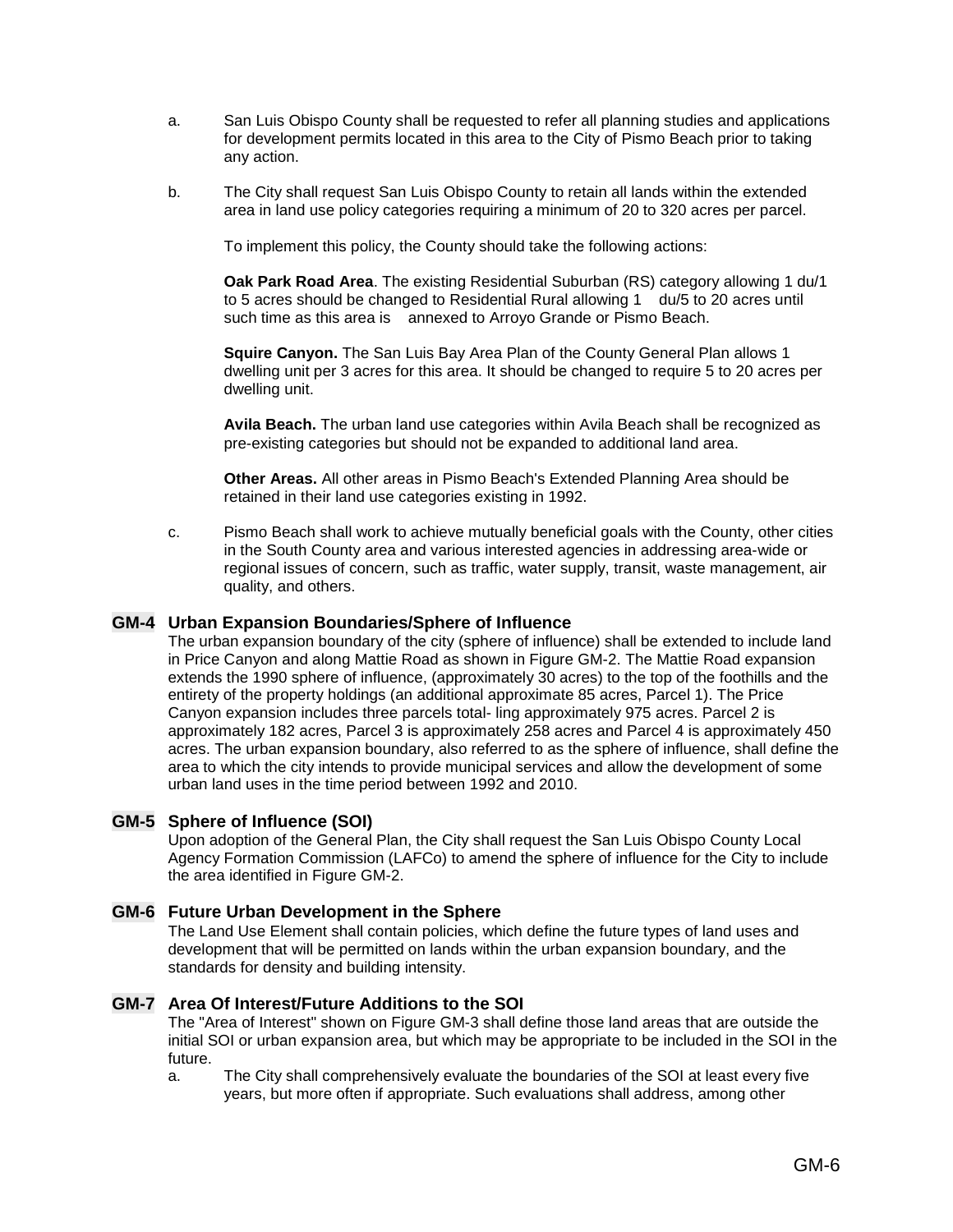

factors, whether the supply of land is adequate to accommodate projected housing needs allocated by the SLOCOG.

- b. The initial comprehensive evaluation of SOI boundaries shall be undertaken no later than 1995.
- c. Any owner of property located within the Area of Interest may request the City to consider an amendment of the SOI boundary to add their lands to the SOL Any such proposal shall also identify the requested land use designations and any other necessary or appropriate amendments to the various elements of the General Plan.
- d. In considering such requests, and at each periodic comprehensive evaluation, the City Council shall determine whether the public interest would be served by designating additional lands to be provided municipal services and developed with urban uses.
- e. An amendment of the SOI to include additional lands shall be subject to environmental review pursuant to CEQA.
- f. A proposal to amend the SOI to include additional lands may be considered concurrently with an annexation request. Such requests for concurrent processing shall be subject to the provisions of Policy GM-8.
- g. Requests to amend the SOI boundary and to initiate a specific plan study had been submitted to the City by the owner of property "A" prior to the date of adoption of this plan. Although it was premature to include these lands within the SOI at the time of adoption of this plan, it is the intent of the City to consider these requests beginning in 1993.
- h. At the time of adoption of this plan, the city was considering potential sites for a new City Hall. Among the alternatives being considered was a portion of property "D." If this site is ultimately selected, it is the intent of the City to consider a request to amend the SOI and annex this area at the time that derision is made.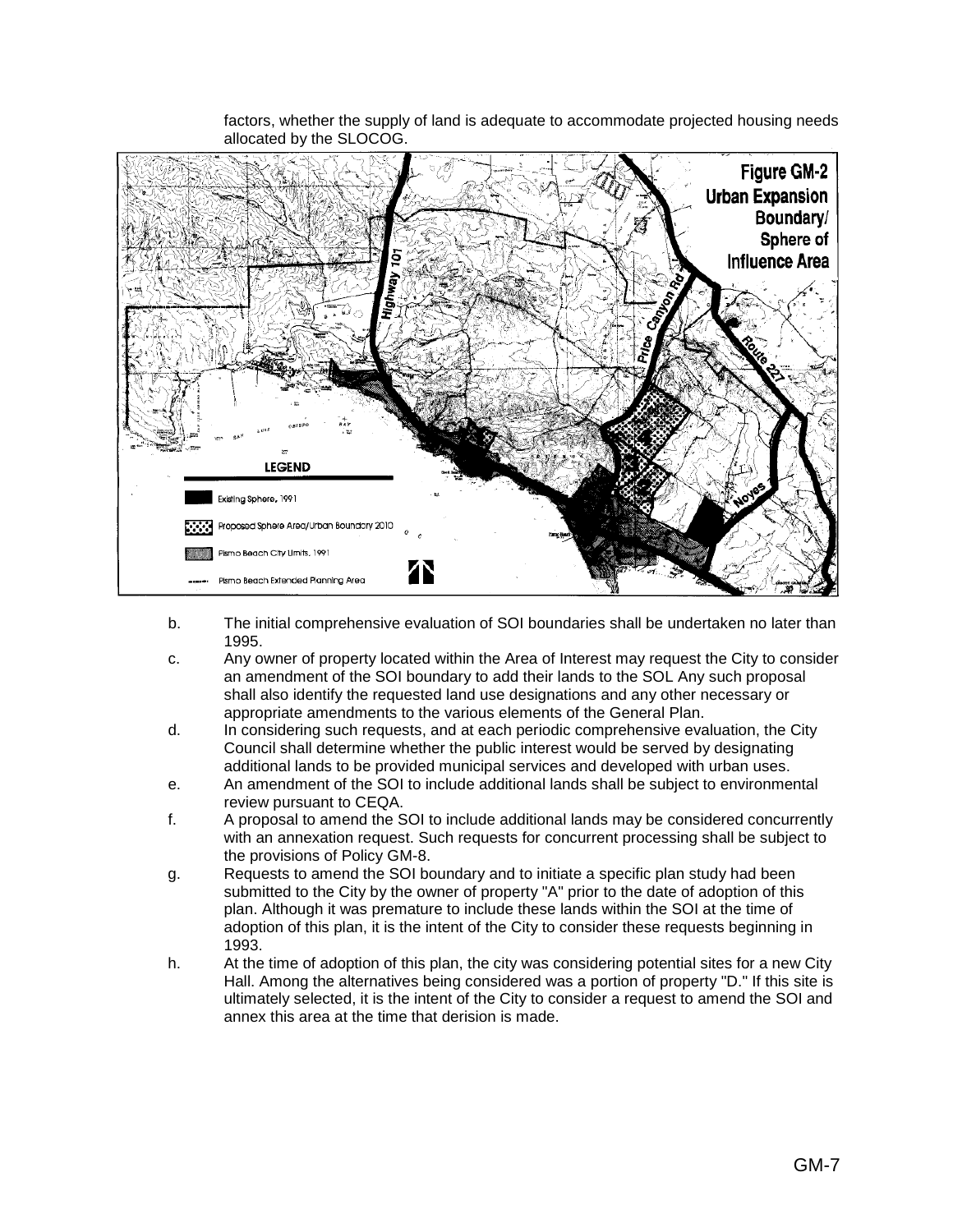

#### **GM-8 Annexations**

All annexations of land into the City of Pismo Beach shall comply with the following requirements and criteria:

#### **a. Annexation Study and Procedures**

The City, or experts under contract to the City, shall prepare a detailed annexation study addressing ail of the items identified herein. The costs of preparing the annexation study, including city administrative costs, shall be borne by the property owner(s) requesting the City to consider the annexation.

1. A Comprehensive Study of Fiscal Impacts to the City.

A comprehensive and detailed analysis of the fiscal impacts of the annexation shall be prepared, addressing the full range of revenues and expenditures. Onetime capital costs of facilities as well as recurring operating costs and revenues shall be evaluated.

- 2. Study of Fiscal Effects on Other Governmental Entities/Tax Agreements The effects of the annexation upon other taxing entities should be analyzed. Proposed tax-sharing agreements will be prepared.
- 3. General Plan Amendment

An accompanying amendment of the Land-Use Element, and other elements if necessary, shall be prepared for review and adoption, which states detailed City policies for the following:

- a. The distribution, location and extent of the proposed uses of the land within the annexation territory, including open space;
- b. Standards for density and building intensity;
- c. Parks, Open Space, and conservation of natural resources;
- d. The proposed distribution, location, phasing and extent of major components of traffic circulation, wastewater collection and treatment, water sources, drainage, schools, and other public services and facilities appropriate to serve development within the annexation territory; and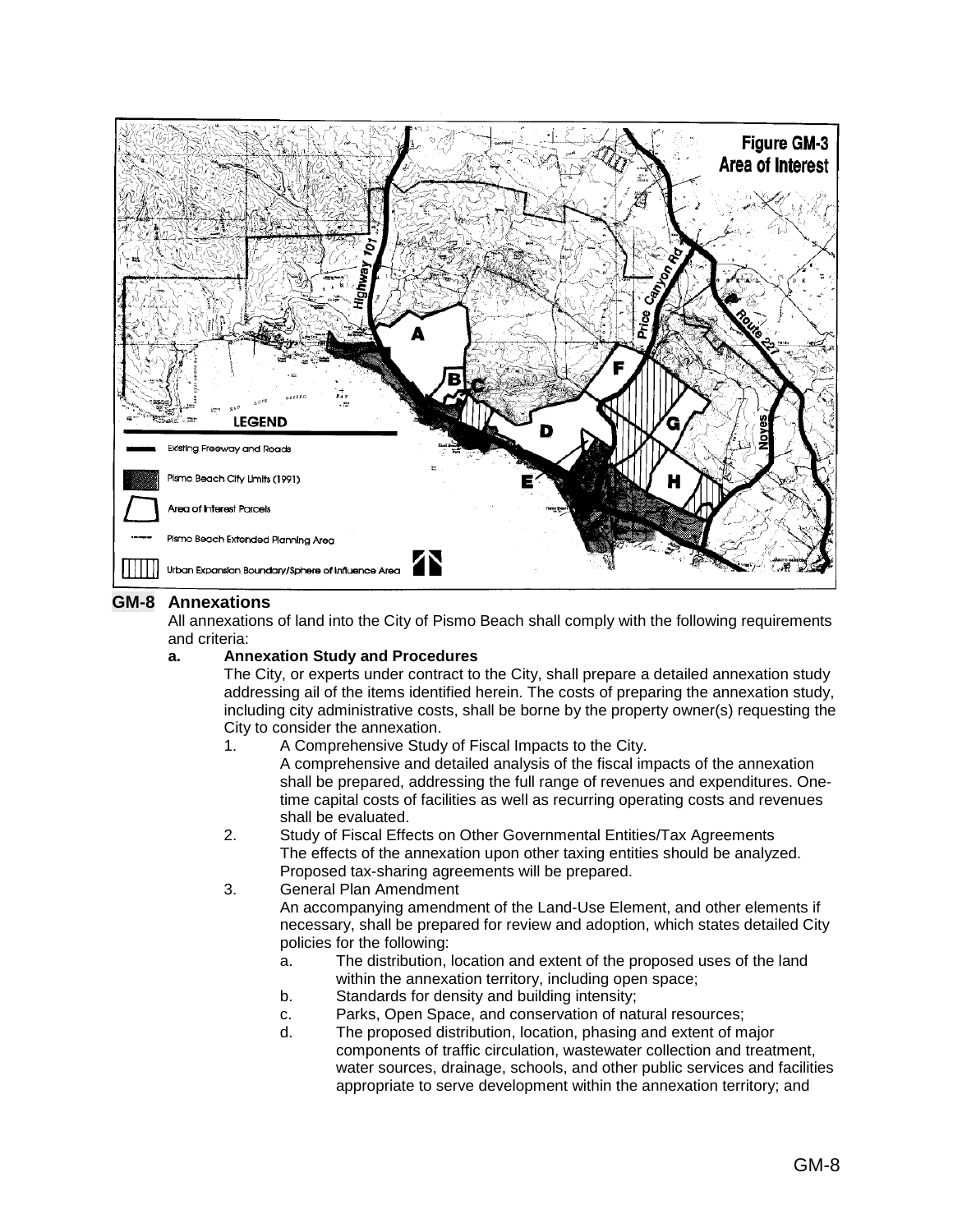- e. Phasing of future development, indicating how development will be accommodated within the City's 3% annual growth limit, and standards and criteria by which development will proceed.
- 4. Analysis of the City's Capacity to Provide Facilities and Services The study shall assess the ability of the City to provide the various municipal facilities and services that will be necessary to accommodate the proposed annexation and planned development therein. These should include: wastewater collection and treatment; storm-water management; water supply and distribution; streets and circulation; fire protection; police services; parks; and others as appropriate.
- 5. Pre-zoning Ordinance

A detailed pre-zoning ordinance shall be prepared for review and adoption which addresses the following:

- 1. Zoning district designations for the territory
- 2. Any special zoning district regulations and standards
- 3. Applicable overlay zones
- 4. Any special development standards
- 5. Any special design criteria for future development

#### **b. Environmental Document**

An environmental document shall be prepared by the City or by an expert under contract to the City. Normally, an Environmental Impact Report will be required.

#### **c. Specific Plan May Be Required**

The City Council shall determine: 1) whether a Specific Plan shall be required to be prepared; and 2) if required, the Council shall decide if the specific plan will be prepared and considered at the same time as the annexation request or following completion of the annexation.

#### **d. Policy Criteria for Approvals of Annexations**

The following policy criteria, shall be employed by the City in, reviewing and taking action on annexation requests:

- 1. Positive or Neutral Fiscal Impact to the City
- 2. Compliance with existing General Plan Polities
- 3. Compliance with Growth Management Policy

4. Capacity of City to Provide Services and Infrastructure to Accommodate Proposed **Development** 

5. Availability of Services/Infrastructure Concurrent with Need

#### **e. City request to LAFCo**

Following City Council approvals of the annexation study, general plan amendment, prezoning ordinance, and the related environmental document, the City shall transmit the annexation request to LAFCo for its consideration and decision.

#### **GM-9 Price Canyon Annexation (Parcels 2 and 3)**

Prior to considering annexation of parcels "2" and "3" in the Price Canyon area, a specific plan study and amendment of the General Plan Land-Use Element shall be required. In addition to the requirements of GM-8, the following approach shall be used in the specific plan study:

- a. The boundaries of the study area shall include all parcels on which any portion of the planned Price Canyon Golf Course would be located.
- b. The specific plan study shall be undertaken in two phases. Phase I shall be a detailed analysis of site opportunities and constraints. Upon conclusion of this phase, the approval of the City will be required to establish the permitted development program, including: the permissible number of residential dwelling units within the range specified by the Land Use Element; the mix of development types; and land use areas to be dedicated or reserved for public purposes, including a golf course site, other public park lands, and